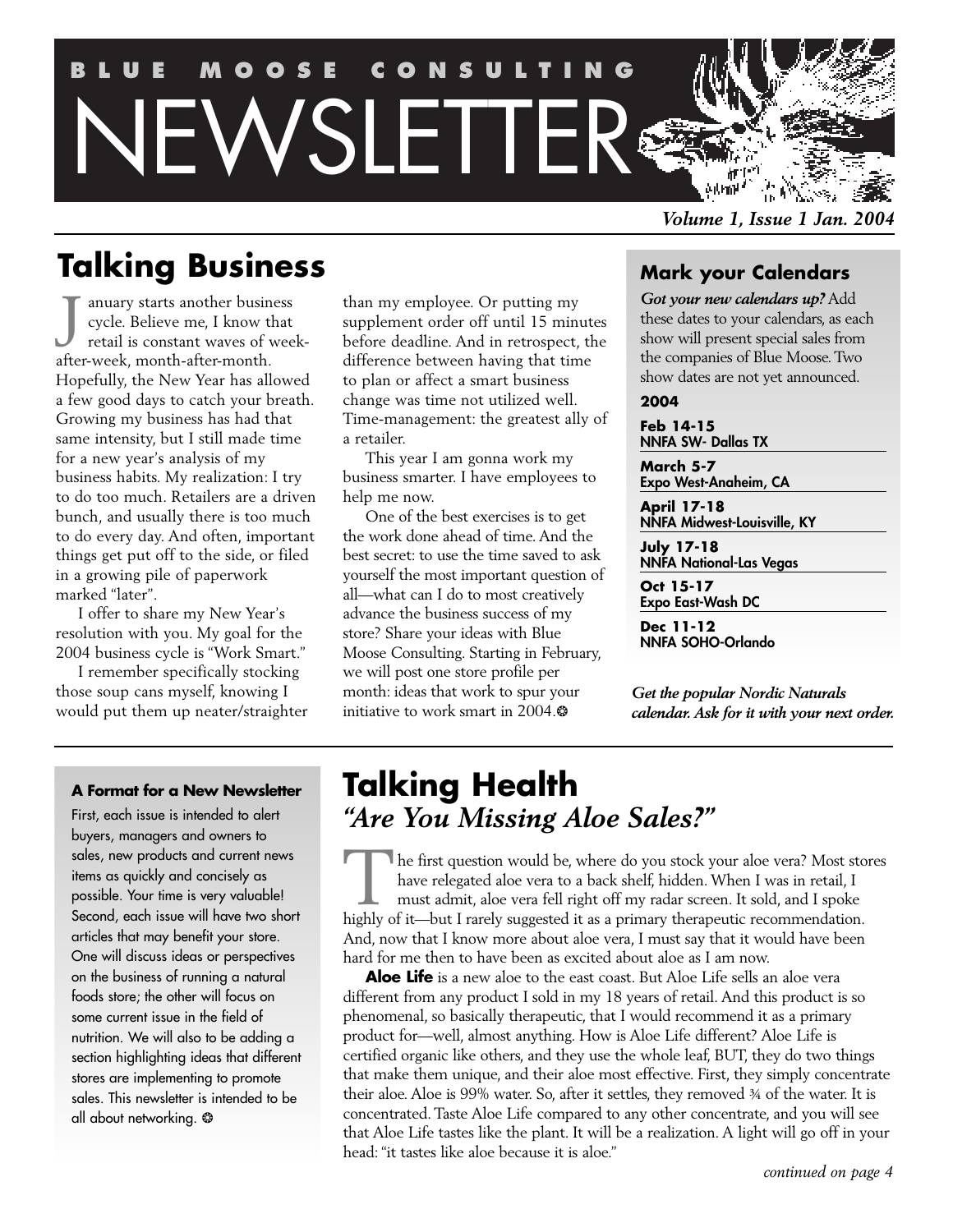

**NEW SIZE OF A BESTSELLER: Milk thistle seed extract** 175 mg 120 Vcaps New size Product #1381. Wholesale \$14.98 Retail \$29.95

Pure Indena® milk seed extract imported from Europe, including the e-d-s [enzyme delivery system] of plant-based enzymes designed for increased absorption.

**NEW PRODUCTS: Omega-3 Fish Oils**, now available from the Norwegian supplier, EPAX Omega-3 softgels: Heart Formula, Brain Formula, Joint Formula. 60 and 120 size. Glass bottles, 50% margins, and the Bluebonnet name!

Pronova Biocare – producer of EPAX. Pronova Biocare is the world's leading supplier of marine Omega-3 fatty acids. Pronova Biocare has more than 150 years of experience in selecting and refining marine oils. Using state-of-the-art technology, Pronova Biocare produces ultra-pure, highly concentrated Omega-3 marine oils. www.epax.com

**CoQ10**—Please be aware of the worldwide CoQ10 shortage. There should be shortages for 3-6 months.

Have you heard about the newest antioxidant product, **GliSODin**? This is truly the first bio-available SOD in the industry. Talk about nutritional breakthroughs!! Carl Germano updated research on GliSODin at the Orlando NNFA. People are talking!



#### **JANUARY SALE "WINTER SUPPORT"**

**20% off these Best Sellers all 1 oz and 4 oz sizes Astragalus**

#### **Olive Leaf**

**Children's Herbal** (chamomile, lemon balm, catnip, fennel) **Children's Winter Health** (Echinacea, elderberry,

meadowsweet, hyssop, ginger, horseradish, thyme, cinnamon) **Mullein-Garlic Compound**

#### **Want to save extra on your echinacea purchases this month? Call to ask Michael how**

**Concerning Ephedra:** Herb Pharm will continue to sell ephedra until the FDA details are substantiated. All Ma Huang sales from this point forward are final. The buyer must realize all sales are now 'informed purchases,' and that they may be forced to remove product from their shelves without the benefit of returning the product to Herb Pharm.

#### **PRODUCT DISCONTINUATION NOTICE:**

when supply runs out, Gravel Root single extract will be discontinued due to continuing supply issues.

Not represented by BMC in PA, NJ, NC



#### **NORDIC NATURALS**

**EXCITING NEW PRODUCTS: 20 of The Best Fish Oil**

**products in the world.** What do you have on your shelf?!!

**Cod Liver Oil Caps** revolutionary freshness and purity. Up to 100 times fresher than competition. Natural Peach Flavor! 90 softgels wholesale \$10.77 retail \$17.95

**Plain Artic Cod Liver Oil** (450 EPA 700 DHA) 8 oz. wholesale \$10.77 retail \$17.95

**Artic Cod Liver Oil for PETS** (plain). The market is there: 8 oz. wholesale \$10.77 retail \$17.95

**Also now available: Kosher Omega-3 liquid.** The world's first Kosher Omega -3 (from herring) 450 EPA, 3000 DHA 4 oz. wholesale \$17.97 retail \$29.95

**Note:** the 90 size Detox (sodium alginate) has been discontinued and replaced by the 120 size. We have two of the best Environmental Toxin Defense Products Available: Detox Formula (tabs) and ProAlgen (Vcaps).

#### **Nordic Naturals: the Ocean Products Authority.**

**Nordic Naturals has moved** (down the road). Tremendous growth necessitated more space. Thanks for the support. New info: 94 Hangar Way, Watsonville, CA 95076. Same phones.

Not represented by BMC in PA, NJ



#### **2004—THE YEAR FOR YOU TO GROW YOUR HOMEOPATHIC SALES!!**

If you have old 2003 Newton's catalogues, call and we will replace them with the **2004 catalogue**. These are great sales tools, as are the product lit pieces.

Michael is now taking Dr. Luc Chatlin's home correspondence course. Change your future, study homeopathy!

#### **NOTE: the website has changed www.newtonlabs.net**

- **"Jump Start Your Health"** should be your best selling homeopathy product.
- "Jump Start Your Health" is a New Year's Resolution Pak ready-to-use.
- "Jump Start Your Health" is easy to sell, simple to use, and works. Ask me why.
- "Jump Start Your Health" is a healing system utilizing the **#1 Detoxifier, #29 Bowel Discomfort** and **#9 Rheumatic Pain** formulas

Not represented by BMC in NC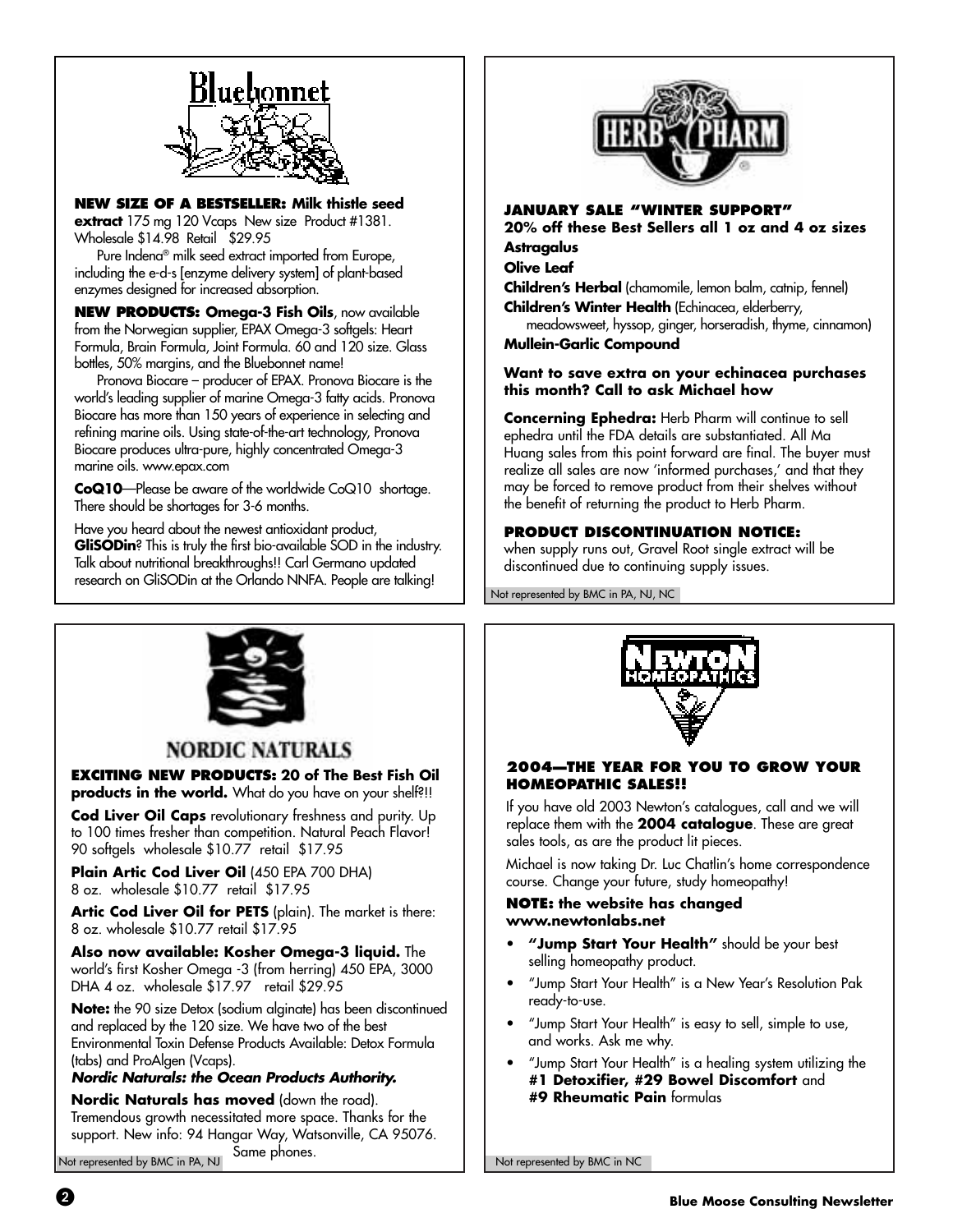

**Winter = Dry Skin** Aloe Life is selling as many body care products in my territory as they are liquid aloe.

**PRODUCTS:** Face & Body lotion, 100% aloe, body heat, personal lubricating gel, animal aloe. www.aloelife.com We provide testers for all body care products

#### **Aloe Life Face and Body Lotion, Nutrition for the Skin**

Many lotion products list water as their first ingredient. Face & Body Lotion contains NO ADDED WATER and contains more therapeutic Aloe Vera than any other lotion on the market. Formulated for all skin types with the emollients lanolin, avocado and jojoba oil. We use Whole Leaf Aloe Vera juice blended with Vitamins A, C, E, Selenium and Zinc. Together these ingredients nourish, lubricate, protect and moisten the skin. Designed for sensitive (allergies) or damaged skin with a faint grapefruit essence good for balancing the skins pH.



#### **NEW COUNTER DISPLAYS:**

(Stores are asking for these!) All wood. Zero Zits, Wart Wonder, Herpa Rescue, Sleep Rescue, Yeast Rescue. What an easy way to stock and sell them.

#### **NEW PRODUCTS: FUNGiFREE**TM

Four easy steps to healthy looking nails: Preparation, Penetration, Protection, Prevention. Finally, normal nails naturally. Satisfaction guaranteed!

Fungifree is the first-ever system designed to address fungal nail beds (Fingernails and toenails). 4-step kit now available in a canvas bag.

#### **JANUARY SALE Pain Rescue 10% Off**

A recent survey commissioned by Partners Against Pain® found that 43 percent of U.S. households, have at least one family member who suffers from chronic pain. **1) Pain Rescue Warm** for those suffering from these and other chronic pain conditions, such as fibromyalgia and tendonitis. **2) Pain Rescue Cool** has a menthol-mint cool sensation on the skin, and is formulated to provide pain relief for fresh injuries such as twists, sprains, bruises and strains.



#### **JANUARY SALE All Shea Butters 10% off**

100 % Shea Butter, Lavender Lavish, Mandarin Chocolate, Mint Chocolate, Orange Ginger. All scented shea butters contain only the finest organic or wildgrown essential oils.

Testers available with each order

Extracted from the nut of the Karite Tree of Central Africa, this amazing butter is one of nature's most healing, nourishing, and protective emollients. Shea Butter has numerous benefits, including the treatment of dry skin, sunburns, dermatitis, and stretch marks. Perfect Organics' Shea Butter is of the highest quality—extracted and clarified naturally, without the use of hexane/solvents or other chemicals. For all skin types.

Our products are freshly made, and do not contain 'filler ingredients' to increase the volume of our products. We do not mass produce, but fill our jars fresh! Our shea butter is easy to spread, does not clump up due to sediment or waxes. A shea butter made naturally for the discerning shopper.

**A Leader in Natural Skin Care since 1975**

## EssentialFormular

**PROOF:** the best-selling probiotic in the world is Dr. Ohira's Probiotics 12 Plus

Now available in the United States. **See the sales flyer included in this mailing.**

**JUST THE FACTS:** you should be carrying this most beneficial probiotics!

**AWARD WINNING: "Best Product of the Year"** when introduced in 1991 in Japan

Dr. Ohira—**"Scientist of the**

**Year"** (1991)

- 5-year natural temperature fermentation process
- Totally Vegetarian\* Soft entericcoated capsule
- Refrigeration Not Required\* 3-year shelf life
- University-based research available
- Non-dairy, Non-GMO, Bovine-free

# **OLBAS**

#### **GET THE EDGE WITH OLBAS! OLBAS POWER TO BREATHE™**

Expect new customers looking for the already super-selling **Olbas inhaler**.

Penn Herb Company is heavily **cross-merchandising this allergy+cold-n-flu product to the sports market**. They are advertising mass-market, and the customers will come looking to you! (see www.powerinhaler.com).

Is your Olbas display always ½ full? Do you run out before reordering?

This is the time of year to sell Olbas products, and to gain year-long customers for the inhaler. Stock two, side-by-side. Get a display (counter or floor) and stock all the Olbas products together for a few weeks, and notice the increased sales.

**Olbas: Olbas oil, pastilles, inhaler, bath, cough syrup, analgesic salve, sports massage oil.**



#### **THE NEXT FOOD REVOLUTION STARTS HERE.**

Juvo has introduced a new 7-packet size **'introductory trial' size**, which includes a free shaker cup. The product is the same size box as the 15-pak, and it has a separate UPC code. Cost: wholesale \$13.64 retail \$20.99

#### **The ingredients listings say it all: There is no other product in your store like JUVO.**

Brown Rice\*, Sprouted Brown Rice\*, Pumpkin\*, Kale\*, Job's Tears, NON-GMO Black Soybean\*, Mugwort, Buck Wheat[Gluten Free], Red Bean, Lotus Root, Burdock, Carrot\*, Radish\*, Radish Leaves\*, Cabbage\*, Laver, Brown Seaweed, Tangle, Angelica Utilis\* [Herb], Codonopis Lanceolata\*, Ganoderma Lucidum [Mushroom], Shitake Mushroom, NON-GMO Soy Bean\*, Millet, Sorghum, Barley\*, Pine Needles, Hibiscus Extract, NON-GMO Soy Bean Peptide, NON-GMO Isolated Soybean Protein, Green Tea Extract, Polygonatum Extract, L-carnitine, Lactobacillus Acidophillus, Spirulina, Fructooligosaccharide [Natural Sweetner] **\*Grown Organically** 

Because everyone needs more enzyme rich beans, grains, vegetables and seaweeds. Raw, freeze-dried. Just add water.

www.gojuvo.com

Not represented by BMC in PA, NJ